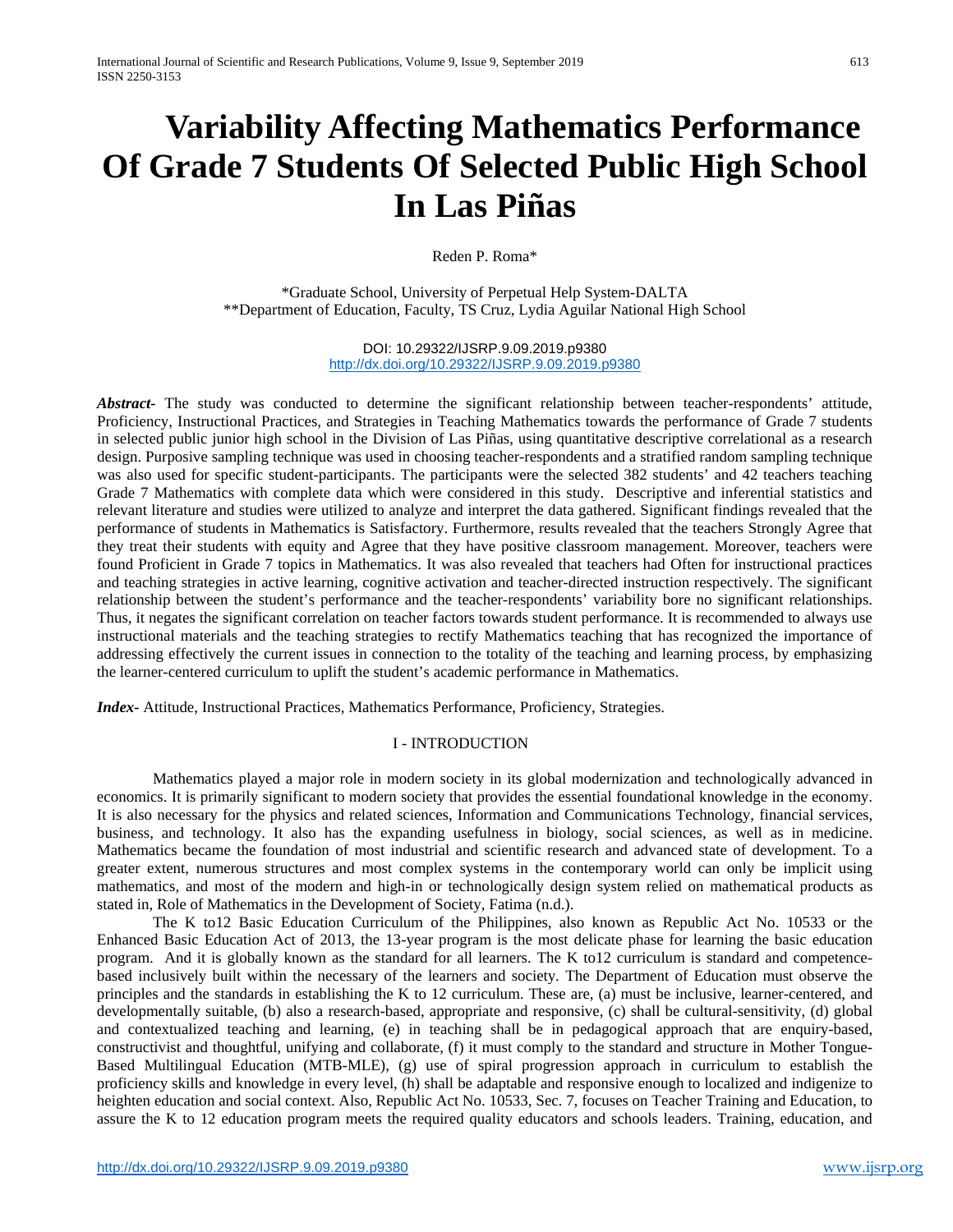professional development progress should organize as well as administered regularly to constantly improved the teacher's knowledge and skills (Philippine Governmen[t Official Gazette\).](http://www.officialgazette.gov.ph/k-12/#section-7)

In modern times, the expansion of mathematical methods in any field of sciences became more abstract and complex. Thus, it is necessary for all schools to have a curriculum that creates a great demand for mathematical training. Moreover, continuous professional development and training in a research-based and learner-centered curriculum are vital to develop and understand the differences of the continuous changes on the learner's performance towards learning the subject matter individually, and it is also essential for the teachers to have differentiated teaching strategy to address the diverse learners in achieving their goals.

The level of mathematics in junior high school has its own distinctive character particularly in the development in critical thinking which takes place in every grade level. Most especially in grade 7 as foundation of developing the learners' numeracy skills. A student who entered the 7th grade is mostly immature, wherein this stage, the students' development is critical on the part of the teachers in teaching mathematics. In four years in junior high school, students are expected to be acquainted with many of the most important mathematical ideas that exist upon entering the  $11<sup>th</sup>$  grade in senior high mathematics, as observed in the University of Chicago School Mathematics Project (UCSMP).

The country's first participation in the International Mathematics Olympiad (IMO) for high school students in 1988, showed continuous improvement on its performance, from 2015 of rank 36 to rank 17 in 2016 to 2018. More than 100 countries participated in the IMO in 2018, which is held annually since 1959.

Also, in 2018 the Philippines won the gold medal in Singapore International Math Olympiad (SIMOC), from different categories, held at Canadian International School, Lakeside Campus, Singapore in its 4<sup>th</sup>-year run participated by 16 countries in Asia. It observed that many Filipino students excel in mathematical skills individually as they participated in different international mathematics contest.

However, the Trends in International Mathematics and Science Study (TIMSS) as revealed the country's last participation in the said event in 2003, the Philippines is left behind in neighboring countries in Asia, like Korea, Singapore, Japan, Hong Kong (SAR- Special Administrative Region), Chinese and Taipei, which continuously improved in the comprehensive examination called TIMSS.

Nevertheless, with regard to the significant performance among Filipino students, there are still a lot of students who suffer in their mathematics subjects, despite the teachers' effort of using different intervention strategies to cater the needs of the slow learner and with difficulties to learn in Math, to cope with their learning style and attitude. Thus, teaching and learning process would be more interactive and more efficient. The use of appropriate different technology advancements like electronic gadgets, computer, modern calculators, and the internet is also integrating with teaching mathematics and recognized by the DepEd to improve the learners learning capability of the students.

Locally speaking, in the Division of Las Piñas, based on the quarterly Assessment or the Periodical Test given by the Schools Division Office, Mathematics is one on the bottom lines or had the lowest scores in terms of Mean Percentage Score (MPS). This similar problem almost occurred in the majority of public schools from the said division which the researcher noticed. It identified as a long-time problem in grade 7 mathematics that has always low in MPS.

Consequently, the negative results prompted the researcher to find out if the teachers' variability might have influenced the performance of the students in preparing them into the next phase or next grade level in learning Mathematics. With these problems, the researcher's interest is to pursue this study in finding out the factors that affects the mathematics performance among grade 7 students, considering the learners' individual differences, and the shifting of environment from elementary to secondary education, a stage of growth and development (adolescence period) and capabilities in a learner-centered curriculum of K-12 program. Likewise, it is also to address the professional development of the teachers' in attitude, proficiency, instructional practices, and strategies in teaching mathematics, since there were fewer studies conducted about the teacher's factors that may be contributed or affects the student's performance in mathematics.

# II – METHODOLOGY

A descriptive-correlational design was utilized in this study to investigate the variability that affects the performance of grade 7 students in mathematics.

The total teacher-respondents of the study was forty-two (42) grade 7 mathematics teachers, teaching Mathematics 7 classes from the different public junior high schools in the Division of Las Piñas and 382 student-respondents, selected through random sampling.

There are different sources of data for this study. The main instrument in gathering and collecting the desired data was adapted and modified from the three (3) sources. First, from "*Pan-Canadian Assessment Program Main Administration 2010 Teacher Questionnaire"*, by Council of Ministers of Education, Canada, 2010, Toronto, ON: Author Copyright 2010 by the Council of Minister of Education, Canada, and Adapted with permission" for proficiency and instructional practices in teaching mathematics. Second, for the strategies in teaching mathematics from Organisation for Economic Cooperation and Development (OECD), Education Working Papers Number 148, of "*Teaching Strategies for Instructional Quality: Insights from the TALIS-PISA link data*." It was further developed in the paper of Le Donne, Fraser and Bousquet (2016),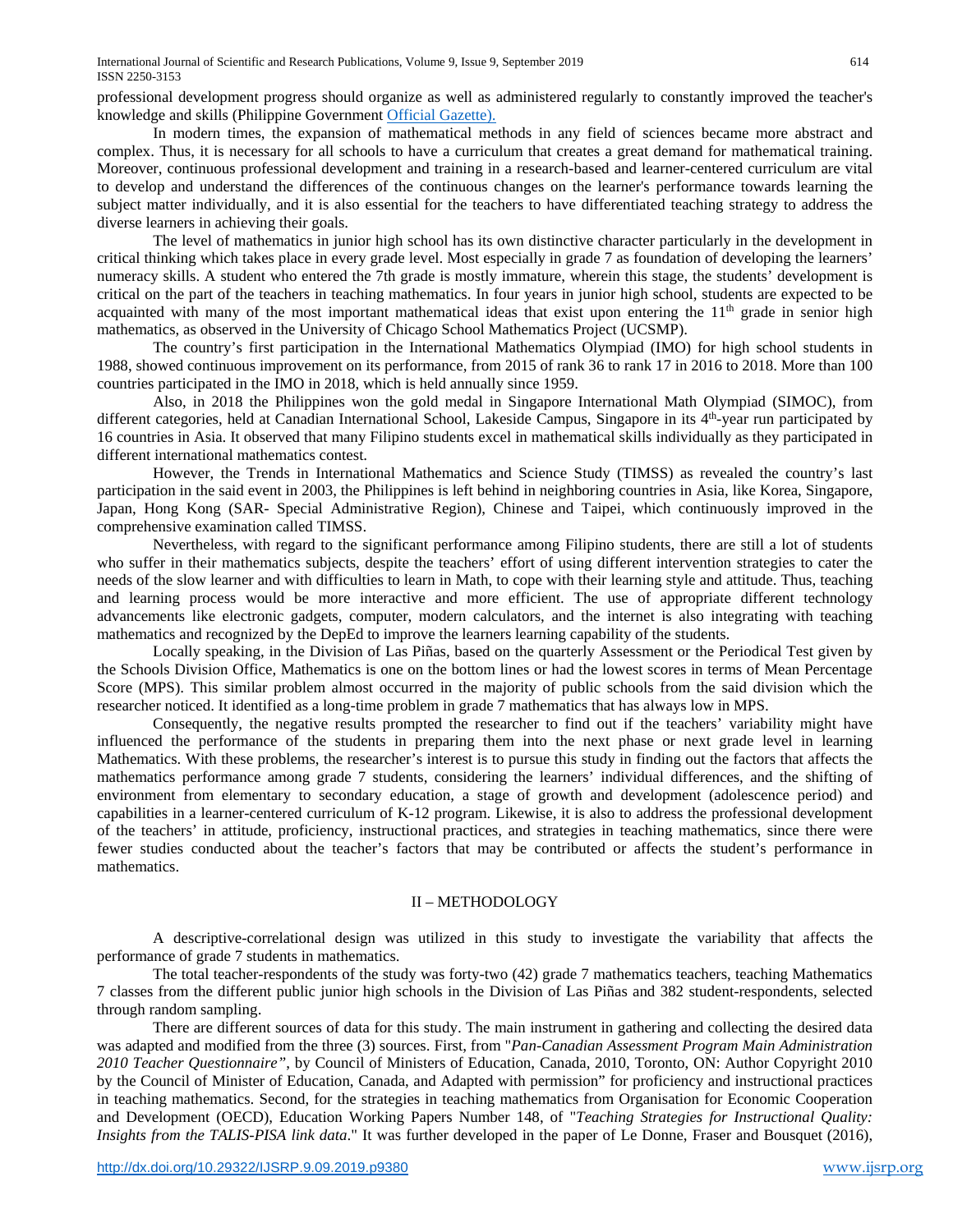with the investigation of classroom practices for Mathematics Teachers that feature the existing three strategies in teaching: *Active Learning, Cognitive Activation, and Teacher-directed Instructions*. Third, from "*Teacher Affective Attitudes Inventory: Development and Validation of a Teacher Self-Assessment Instrument*" by King (2017) of Antioch University Repository and Archive. On the initial scale for positive relationships in *attitude towards equity* is a set of a teacher's disposition about equitable treatment of students and attitudes towards classroom management for *a classroom environment.*

This instrument addressed to teachers of mathematics about their academic and professional backgrounds, such as Attitudes towards teaching mathematics, Proficiency in teaching mathematics, instructional practices, and strategies in teaching mathematics. The researcher used it for the survey in grade 7 mathematics teachers in the division of Las Piñas. The researcher also gathered the final mathematics grades of selected grade 7 students that are included in this study.

# III – RESULTS AND DISCUSSIONS

Data for this study was presented as follows:

| Mean  | sd    | <b>Descriptive Rating</b> |
|-------|-------|---------------------------|
| 81.33 | 4.263 | Satisfactory              |

Table 1: *Mathematics Performance of Selected Grade 7 Students*

Descriptors: 90-100 Outstanding, 85-89 Very Satisfactory, 80-84 Satisfactory, 75-79 Fairly Satisfactory, Below 75 Did Not Meet Expectations

There are 382 grade 7 students who participated in the study. It can be seen from Table 1 that the mean score of the selected grade 7 students is 81.33 and interpreted as satisfactory. It signifies that the selected grade 7 students' performance is approaching proficiency based on the DepEd Order No.31 s. 2012 for the levels of proficiency. Hence, the proficiency performance of grade 7 student's needs to be enhanced to support the adherence of the K-12 curriculum for the use of the spiral progression approach in ensuring the mastery of knowledge and skills for grade 7 students. It is also associated, with the study of Idowu (2016) that one of the factors is the teacher qualification and its method and approach in teaching mathematics contributed to the poor performance of the students. Furthermore, Also, Koshal, Koshal, and Gupta (2013) suggest that aside from increased investment in education there are also other socio-economic factors that need attention, like attendance to improve students' performance academically.

# Table 2: *Descriptive Statistics for the Attitudes Towards Equity*

|                |                                                                                  | Mean | sd   | Verbal Interpretation |
|----------------|----------------------------------------------------------------------------------|------|------|-----------------------|
| T              | treat all students fairly.                                                       | 1.38 | .539 | <b>Strongly Agree</b> |
| 2              | sensitive to the culture and tradition of the students                           | 1.64 | .533 | Agree                 |
| 3              | respond to students' actions consistently                                        | 1.62 | .582 | Agree                 |
| $\overline{4}$ | respond to the needs of the student's                                            | 1.62 | .539 | Agree                 |
| 5              | prevent classroom situation that causes of losing<br>peer respect among students | 1.48 | .506 | <b>Strongly Agree</b> |
|                | Overall average/sd/verbal interpretation of<br>attitude toward equity            | 1.55 | .419 | <b>Strongly Agree</b> |

Legend: 1- Strongly Agree, 2- Agree, 3- Disagree, 4- Strongly Disagree

The results show that among the five items, two have *Strongly Agree* are, treat all students fairly *and* prevent classroom situation that causes of losing peer respect among students. And three items having the same result as *Agree* which points to, sensitive to the culture and tradition of the students, then having the same Mean with*,* respond to students' actions consistently and followed by respond to the needs of the student's, which all appear to be the other prevailing attitude of the teacher-respondents.

Table 2 also shows a desirable result with the overall interpretation of mean of *Strongly Agree* which accords with the study of Tabuk as cited from the Journal of Education and Learning on teacher's attitude as one of the reasons affecting the mathematical achievement of the students. The same with the work of King (2017), which points to the effectiveness of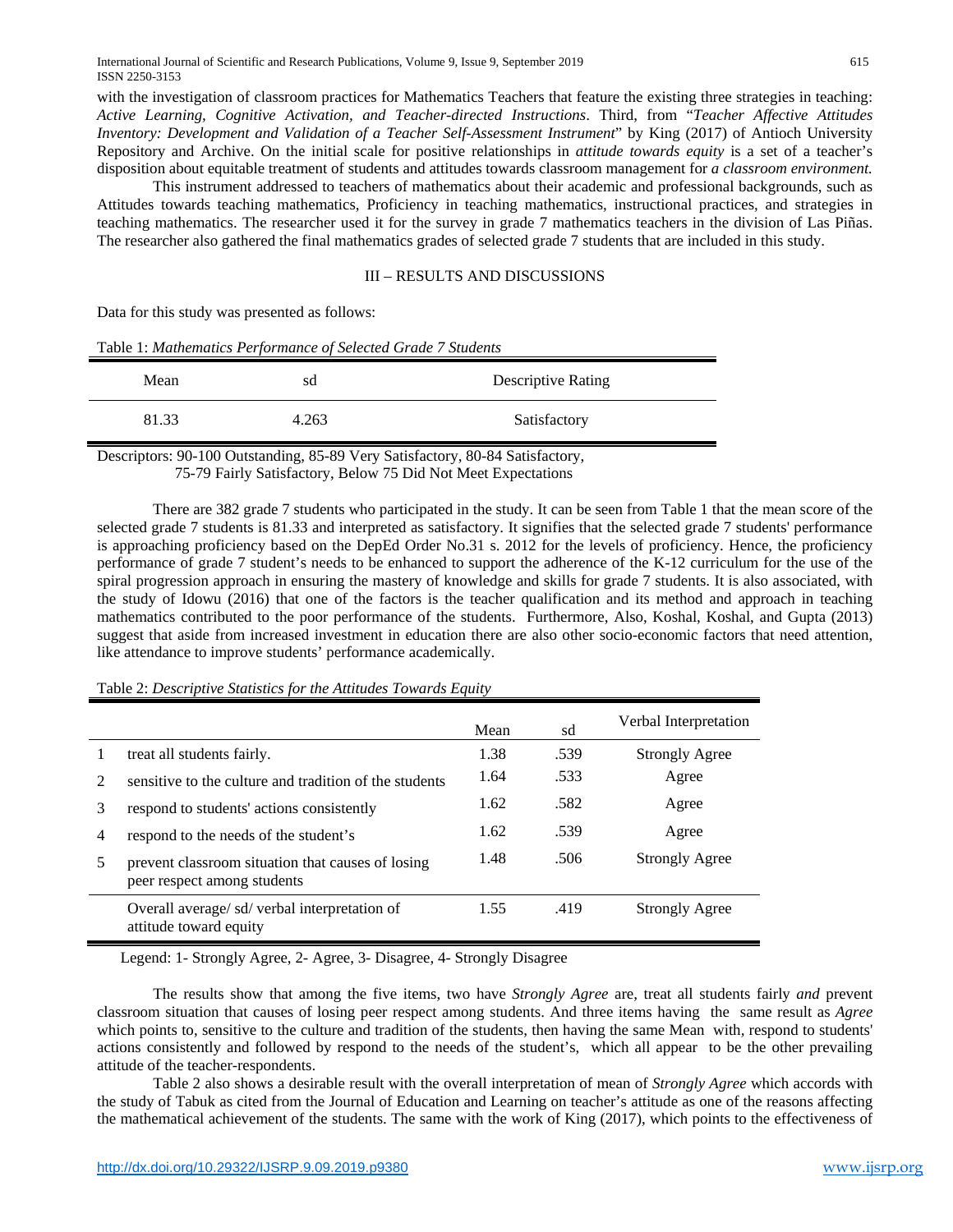the teacher's attitude rather than the behaviour. Likewise, the study of Yavuz, Demirtasli, Yalcin, and Dibek (2017), Ganal and Guiab (2014) that the positive attitude of the teacher significantly affects the student's achievement.

| Table 3: Descriptive Statistics for the Attitudes Towards Classroom Management |  |  |  |  |  |
|--------------------------------------------------------------------------------|--|--|--|--|--|
|--------------------------------------------------------------------------------|--|--|--|--|--|

|   |                                                                                              | Mean | sd   | Verbal<br>Interpretation |
|---|----------------------------------------------------------------------------------------------|------|------|--------------------------|
|   | stimulate the development of self-discipline                                                 | 1.48 | .506 | <b>Strongly Agree</b>    |
|   | manage the classroom in ways to improve active<br>learning                                   | 1.71 | .554 | Agree                    |
| 3 | organize classroom to prevent misbehavior                                                    | 1.57 | .501 | Agree                    |
| 4 | use strategies like proximity and space, as well as<br>movement to engage students attention | 1.62 | .492 | Agree                    |
| 5 | establish routines for classroom management.                                                 | 1.60 | .497 | Agree                    |
|   | Overall average/sd/verbal interpretation of attitude<br>toward classroom management          | 1.60 | .404 | Agree                    |

Legend: 1- Strongly Agree, 2- Agree, 3- Disagree, 4- Strongly Disagree

As seen from table 3, it summarizes the overall interpretation in terms of descriptive statistics for the attitudes towards classroom management as *Agree* with only one item rated as *Strongly Agree* in the aspect of stimulate the development of self-discipline*,* among other five items. This connected to what King ( 2017,) emphasized from the two key factors from the developed instrument, the Positive Relationships and the Classroom Environment the critical role of the teacher in setting a positive classroom environment as a learning stimulus about classroom management.

Table 4: *Descriptive Statistics for Proficiency Level in Teaching Mathematics*

|                |                                                                                                                                         | Mean | sd   | Verbal<br>Interpretation |
|----------------|-----------------------------------------------------------------------------------------------------------------------------------------|------|------|--------------------------|
| 1              | Sets (operations and relations)                                                                                                         | 1.98 | .563 | Proficient               |
| 2              | Real Numbers: Operations on Integers and Rational<br><b>Numbers</b>                                                                     | 1.93 | .558 | Proficient               |
| 3              | Subsets of the Real Numbers, Scientific Notation                                                                                        | 2.05 | .623 | Proficient               |
| $\overline{4}$ | Measurement: converts from one unit to another<br>both Metric and English system                                                        | 2.14 | .608 | Proficient               |
| 5              | Fundamental Algebra: Translating and evaluating an<br>algebraic expression, Algebraic Expression, and<br>Polynomials                    | 1.86 | .647 | Proficient               |
| 6              | Fundamental Algebra: Operations on Polynomials                                                                                          | 1.81 | .634 | Proficient               |
| 7              | Linear Equations and Inequalities in one variable:<br>Solving Equations and Inequalities                                                | 1.93 | .601 | Proficient               |
| 8              | 8. Basic geometrical concepts and property, angles<br>(pairs), parallel lines and transversals                                          | 1.95 | .661 | Proficient               |
| 9              | Relations in Geometry: relations involving segments<br>and angles, triangles (angle and sides),<br>quadrilaterals, polygons, and circle | 2.05 | .661 | Proficient               |
| 10             | Statistics: collecting, organizing of data, measures of<br>variability and the central tendency for the group and<br>ungroup data       | 1.93 | .558 | Proficient               |
|                | Overall average/ sd/ verbal interpretation of<br>proficiency in teaching Mathematics                                                    | 1.96 | .508 | Proficient               |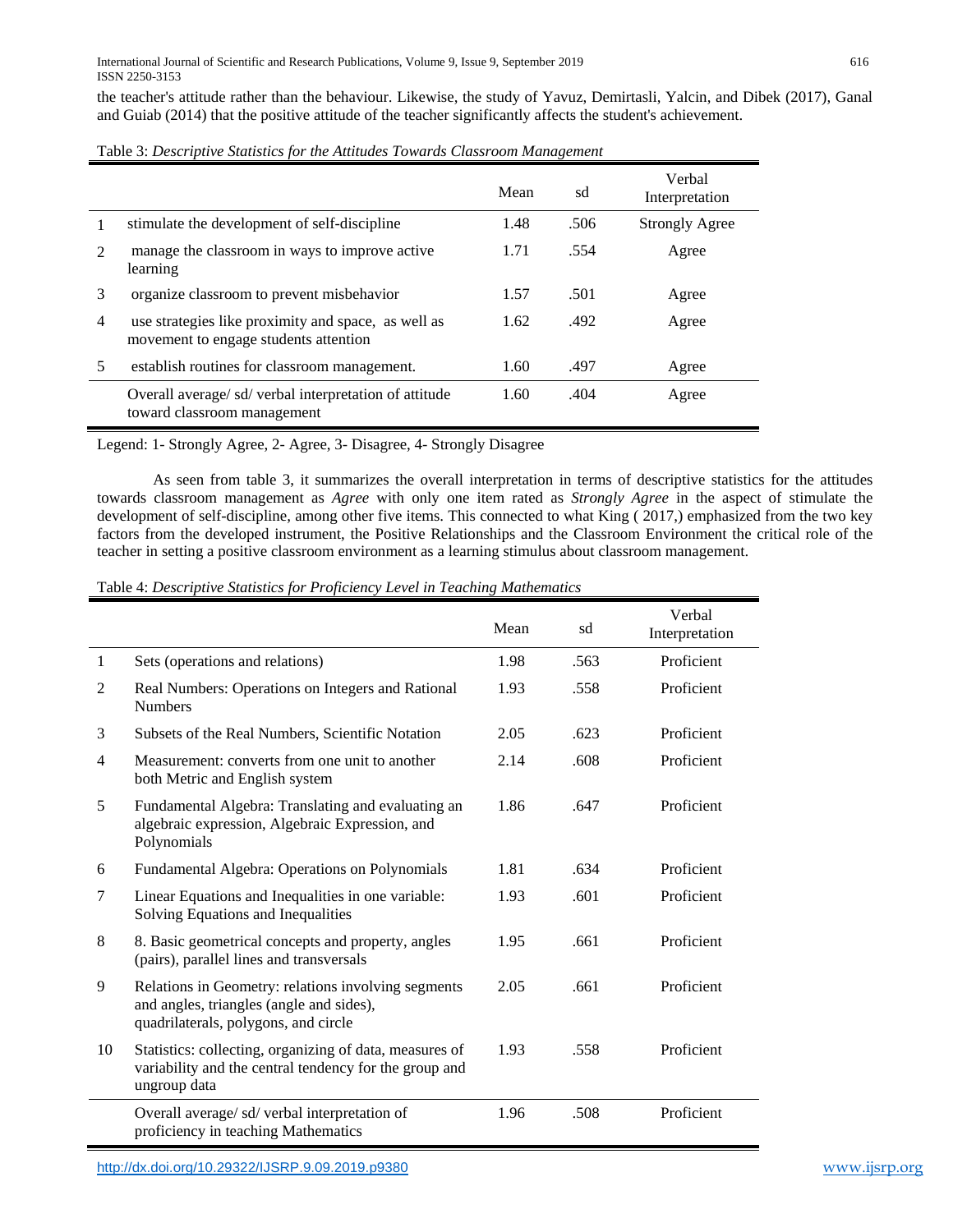Legend: 1- Exemplary, 2- Proficient, 3- Approaching Proficient, 4- Developing

Table 4 illustrates the overall level of the teacher-respondents' proficiency in teaching Mathematics with 1.96 mean scores interpreted as *Proficient*, less one step closer to Exemplary. Consequently, the study of Lester (2013), citing several other researchers, and Foster (2010) underscore the importance of teacher's knowledge and proficiencies specifically to the mathematical and pedagogical knowledge as tools to improve the student's academic performance. This is also implied from the study of Sogillo et al. (2016), in evaluating the secondary mathematics teachers, showed proficient in all seven (7) learning domains but significantly different when students' performance was also evaluated in different schools.

Table 5: *Descriptive Statistics for Instructional Materials as Instructional Practices use in Teaching Mathematics*

|    |                                                                                     | Mean | sd   | Verbal<br>Interpretation |
|----|-------------------------------------------------------------------------------------|------|------|--------------------------|
| 1  | Manipulative (e.g., geometric solids, algebra tiles,<br>etc.)                       | 2.29 | .508 | Often                    |
| 2  | <b>Textbook and Module</b>                                                          | 1.74 | .767 | Often                    |
| 3  | Teacher's guide                                                                     | 1.98 | .869 | Often                    |
| 4  | Printed Worksheets / Activities                                                     | 1.81 | .634 | Often                    |
| 5  | <b>Calculators</b>                                                                  | 2.60 | .767 | Rarely                   |
| 6  | <b>PPT</b> / PowerPoint Templates                                                   | 2.31 | .897 | Often                    |
| 7  | Computer: Web base resources (other than<br>worksheets) / Online Activities         | 2.67 | .817 | Rarely                   |
| 8  | Downloadable videos                                                                 | 2.64 | .692 | Rarely                   |
| 9  | Mathematical Tools (other than calculators), e.g.,<br>protractor, meter stick, etc. | 1.93 | .677 | Often                    |
| 10 | Mathematics Apps/Software: e.g., GeoGebra,<br>Desmos, etc.                          | 2.86 | .814 | Rarely                   |
|    | Overall average/sd/verbal interpretation of<br>instruction materials                | 2.28 | .474 | Often                    |

Legend: 1- Always, 2- Often, 3- Rarely, 4- Never

On the average scale, table 5 for instructional materials used in teaching mathematics results show an overall average of 2.28 with the verbal interpretation of Often. These in terms of Manipulative (e.g. geometric solids, algebra tiles, etc.) with mean of 2.29, Textbook and Module with mean of 1.74, Teacher's guide with mean of 1.98, Printed Worksheets/ Activities with mean of 1.81, PPT/ Powerpoint Templates with mean of 2.31 and Mathematics Apps/Software e.g. GeoGebra, Desmos with mean of 2.89. However, Rarely used are calculators, computer: web-based resources (other than worksheets) / online activities downloadable videos and mathematics apps/software. These relate to the study of Mouza and Lavigne (2012), Hoge (2016), Mercado (2017), Bonifacio (2013) about the importance of using technology- aided learning materials as interventions or as means to enhance classroom interaction to motivate the students to produce the desired output, especially in mathematics. This suggests that, Leinward et al., (2014), the effective mathematics teaching practices are; entrenched mathematics aims to focus on learning, provide exercises that can improve and develop reasoning and problem solving, expedite purposeful mathematical discourse, pose important questions, build fluency methods from the conceptual understanding, strengthen beneficial to struggle in learning mathematics, and evoke and make use evidence of student thinking. Also, to Cope (2015), in teaching mathematics involves presenting the curriculum through multiple representations to model math concepts.

Table 6: *Descriptive Statistics for Teaching Strategies in Active Learning*

|                                                                         | Mean | sd   | Verbal<br>Interpretation |
|-------------------------------------------------------------------------|------|------|--------------------------|
| require the students at least a week to complete their<br>projects      | 2.21 | .750 | Often                    |
| allow students to use ICT in doing assignment and<br>classwork activity | 2.74 | .767 | Rarely                   |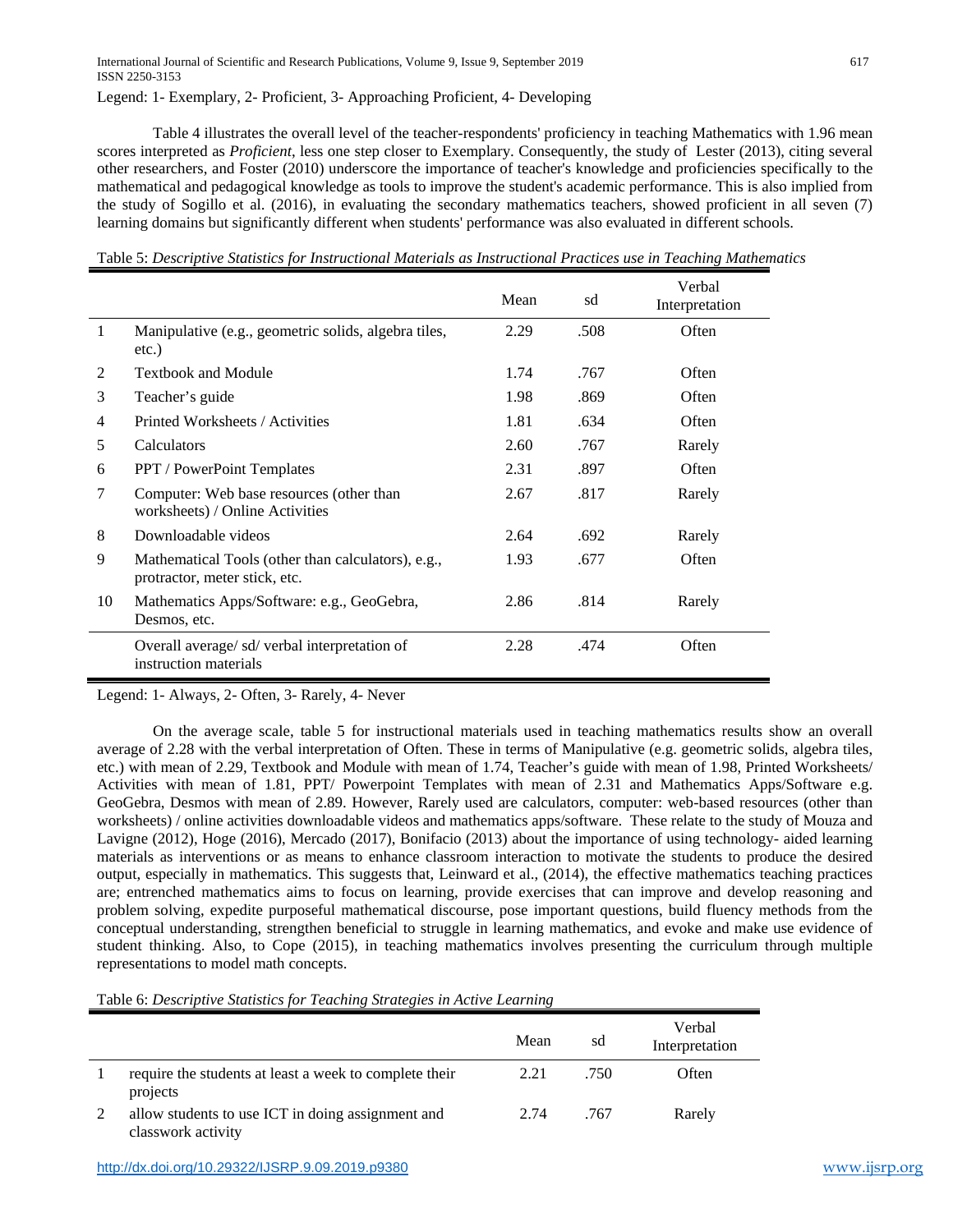International Journal of Scientific and Research Publications, Volume 9, Issue 9, September 2019 618 ISSN 2250-3153

|   | Let the students figure out their own or individual progress                                                    | 1.93 | .712 | Often |
|---|-----------------------------------------------------------------------------------------------------------------|------|------|-------|
| 4 | facilitate in helping the students to work collaboratively<br>and have a joint solution on the specific problem | 1.83 | .621 | Often |
|   | give students time to make a reflection, e.g., Math Journal                                                     | 2.10 | .726 | Often |
|   | Overall average/sd/verbal interpretation of active<br>learning                                                  | 2.16 | .478 | Often |

Legend: 1- Always, 2- Often, 3- Rarely, 4- Never

Table 6 representing the descriptive statistics for teaching strategies in Active Learning presents an overall mean of 2.16 as *Often* used by the teacher-respondents in their classroom activities. These correlate to the study developed by Le Donne, Fraser, and Bousquet (2016) stating the most common positive teaching strategies promoting positive learning. However, the interpretation result, *Rarely*, which appeared from the second item *allow* s*tudents used to ICT in doing assignment and classwork activity,* would have an impact to their technological skills and literacy as one of the factors in the learning process as cited from the editorial of Contemporary Issues in Technology and Teachers Education Journal (2018), (Mouza and Lavigne, 2012), Mercado (2017), Aunzo (2017, Durmus and Karakirik (2018) citing Sudan and Higgins (1976), Dick and Hollebrands (2011), Tan (2015), Bonifacio (2013), Pantolla (2012) and Hoge (2016).

Table 7: *Descriptive Statistics for Teaching Strategies in Cognitive Activation*

|                |                                                                                       | Mean | sd   | Verbal<br>Interpretation |
|----------------|---------------------------------------------------------------------------------------|------|------|--------------------------|
|                | expect students to expound their work on complex<br>problems                          | 2.29 | .774 | Often                    |
| $\mathfrak{D}$ | motivate students to use their own or individual<br>solutions in solving problems     | 1.91 | .617 | Often                    |
| 3              | work together in solving problems                                                     | 1.69 | .517 | Often                    |
| 4              | connect mathematical concepts to practical<br>applications and skills in daily living | 1.91 | .656 | Often                    |
| 5              | encourage students to solve problems at home                                          | 2.02 | .604 | Often                    |
|                | Overall average/sd/verbal interpretation of cognitive<br>activation                   | 1.96 | .413 | Often                    |

Legend: 1- Always, 2- Often, 3- Rarely, 4- Never

Table 7 shows the result of mean average of 1.96 interpreted as *Often* based on cognitive activation under the teaching strategies with the same results in 5 items with the highest mean factor in work together in solving problems and expect students to expound their work on complex problems as having the lowest mean of 2.29. This aligns to the K to12 Basic Education Curriculum, specifically in grade 7 Mathematics' key concepts and principles, which is also stated in Republic Act No. 10533. The study of Le Donne et al. (2016) thus confirms that strategies in teaching are related to students learning outcomes achievement in mathematics.

Table 8: *Descriptive Statistics for Teaching Strategies in Teacher-directed Instruction*

|   |                                                                                                                                           | Mean | sd   | Verbal<br>Interpretation |
|---|-------------------------------------------------------------------------------------------------------------------------------------------|------|------|--------------------------|
|   | I set the learning goals clearly.                                                                                                         | 1.62 | .539 | Often                    |
| 2 | I provide time to my students to practice similar tasks                                                                                   | 1.71 | .508 | Often                    |
| 3 | I provide immediate response when learners are<br>working on specific tasks                                                               | 1.79 | .565 | Often                    |
| 4 | I present the summary of the recently learn lesson and<br>give an example from everyday life to demonstrate<br>the uses of new knowledge. | 1.86 | .608 | Often                    |
|   | I provide differentiated instructions to address<br>individual differences.                                                               | 2.12 | .670 | Often                    |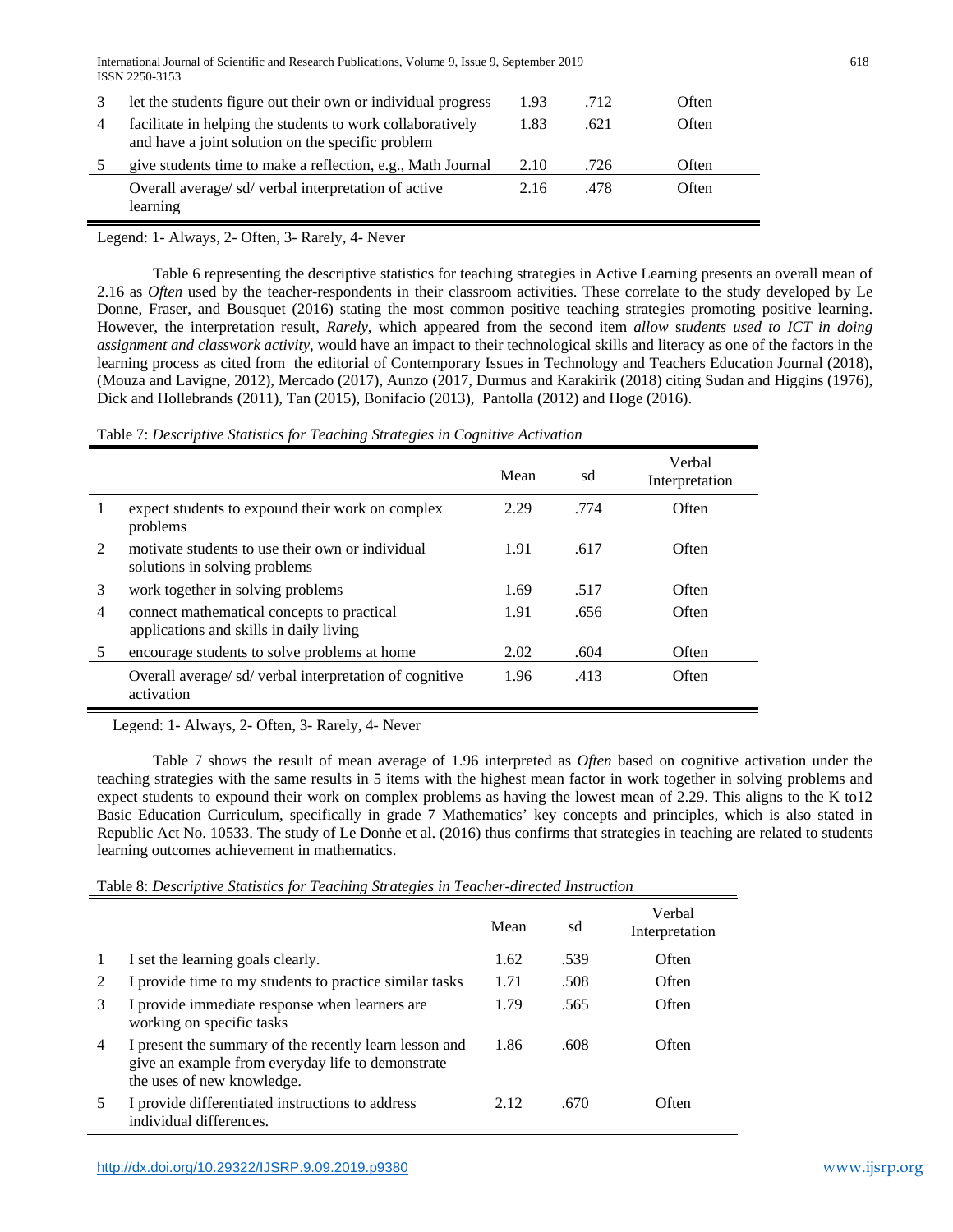|  | Overall average/sd/verbal interpretation of teacher-<br>directed instruction |  | 435 | : Often |
|--|------------------------------------------------------------------------------|--|-----|---------|
|--|------------------------------------------------------------------------------|--|-----|---------|

Legend: 1- Always, 2- Often, 3- Rarely, 4- Never

Table 8 reflects the result in teaching strategies in teacher-directed instruction signifying an overall result of *Often* carrying the same mean results in each item. These highlight the teaching practices and learning goals of the teacher to support the flow of the lessons. It correlates to the study of Stanford (2001) that teaching strategy generates the desired results which inspire students' understanding. It also significantly relates to the study of Ismail et al. (2014). That effective teacher has a wide range of specific teaching strategies to use to make teacher's classroom teaching successful.

Table 9: *Correlation of Student-respondents Performance and Teacher-respondents Attitudes, Proficiency, Instructional Practices and Strategies in Teaching Grade 7 Mathematics* 

|   |                                              | r       | p-value | Degree of<br>Relationship |
|---|----------------------------------------------|---------|---------|---------------------------|
| 1 | <b>Attitude towards Teaching Mathematics</b> |         |         |                           |
|   | 1.1 Attitude Towards Equity                  | $-.011$ | .946    | Very Low<br>Correlation   |
|   | 1.2 Attitude Towards Classroom<br>Management | $-.183$ | .246    | Very Low<br>Correlation   |
| 2 | Proficiency in Teaching Mathematics          | $-.047$ | .766    | Very Low<br>Correlation   |
| 3 | <b>Instructional Practices</b>               | .120    | .448    | Very Low<br>Correlation   |
| 4 | <b>Strategies in Teaching Mathematics</b>    |         |         |                           |
|   | 4.1 Active Learning                          | .222    | .157    | Low Correlation           |
|   | 4.2 Cognitive Activation                     | .110    | .489    | Very Low<br>Correlation   |
|   | 4.3 Teacher-Directed Instruction             | .024    | .878    | Very Low<br>Correlation   |

\*. Correlation is significant at the 0.05 level (2-tailed)

Table 9 illustrates the degree of relationship of correlation in terms of student-respondents performance and teacher-respondents attitudes, proficiency, instructional practices, and strategies in teaching Grade 7 Mathematics with six (6) factors having Very Low Correlation and having only one in Active Learning having a Low Correlation. These reflect the bases of impact between the teacher teaching strategies and its relationship to students' performance.

The results are relative to the findings of Ismail et al. (2014) that contradict the relationship of teaching strategies to student's achievement relating to students having the weak foundation of basic Mathematics skills and lack of interest in learning the subject. Mateo (2011) as cited by Ganal and Guiab (2014) also concluded that teaching strategies are not correlated with mathematics achievement. Furthermore, insignificant result in the study of Sogillo et al. (2016) were found from selected teachers from both public and private schools who possessed high proficiency from their CBPAST, yet students from the public school performed low compared to students from the private school.

Table 10: *Conclusion about the Null Hypothesis from the Statistical Test*

|                | <b>Hypothesis</b>                                                                                                                         | p-value | Decision     |
|----------------|-------------------------------------------------------------------------------------------------------------------------------------------|---------|--------------|
| H <sub>o</sub> | The Attitude towards teaching mathematics had no significant<br>relationships with the Performance of grade 7 students in<br>Mathematics. | .511    | Not Rejected |
|                | The Proficiency in teaching mathematics had no significant<br>relationships to the Performance of grade 7 students in<br>Mathematics.     | .766    | Not Rejected |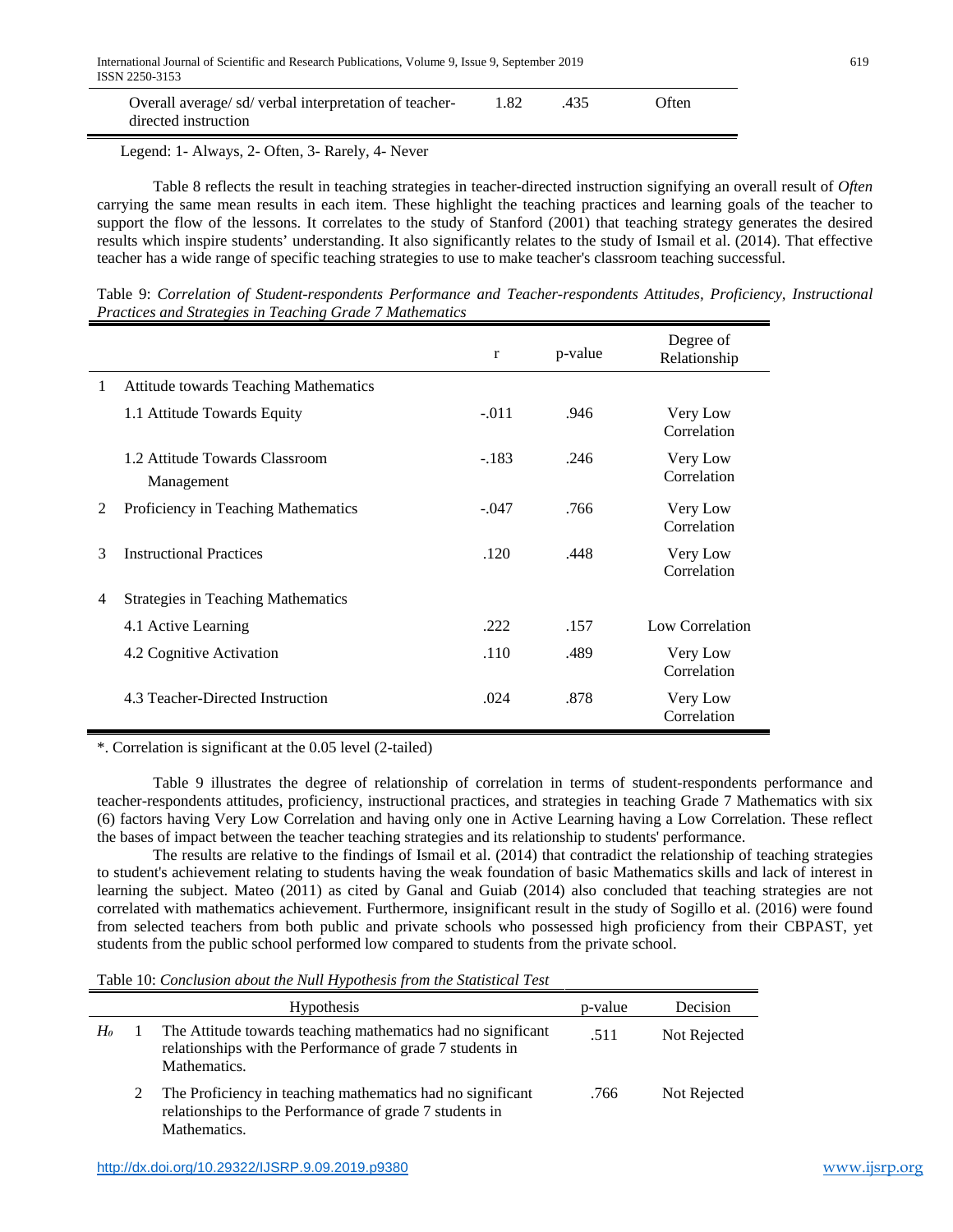International Journal of Scientific and Research Publications, Volume 9, Issue 9, September 2019 620 ISSN 2250-3153

| The Instructional Practices of the teacher-respondents had no<br>significant relationships to the Performance of grade 7<br>students in Mathematics. | .448 | Not Rejected |
|------------------------------------------------------------------------------------------------------------------------------------------------------|------|--------------|
| Strategies in teaching mathematics had no significant<br>relationships with the Performance of grade 7 students in<br>Mathematics.                   | .370 | Not Rejected |

\*. Correlation is significant at the 0.05 level (2-tailed)

As shown from the result in Table 10 in conclusion about null hypothesis from the statistical test have *Not Rejected* the hypothesis of no significance to the following: the attitude of the teacher-respondents, the proficiency of the teacherrespondents, Instructional Practices and in Teaching Strategies of the teacher-respondents with the students' mathematics performance in grade 7.

This confirms the study of Haider and Hussain (2014), on investigating the relationships between teacher factors and students' performance in mathematics for which it showed a negative correlation between students' achievement and teacher-related factors, like designation, pedagogical method, assessment interval, and professional qualification.

# **IV – CONCLUSIONS**

The succeeding conclusions were drawn based on the preceding findings and results of the study.

- 1. The Mathematics' performance of student-respondents in grade 7 is *Satisfactory* or Approaching Proficiency in terms of levels of proficiency.
- 2. The extent of agreement in the teacher's attitude towards their disposition about their equitable treatment to their students is *Strongly Agree*. The classroom management has an interpretation of *Agree* in the overall rating. It shows that the teacher-respondents have a strong concern towards their students.
- 3. While in the proficiency level of the teacher-respondents in teaching grade 7 Mathematics showed the same results of *Proficient* in ten (10) topics thus having the same *Proficient* result. In this manner, the teacher-respondents are equipped with the knowledge needed and competent enough to teach the grade 7 mathematics contents or the competencies programmed in the K-12 curriculum.
- 4. The teacher-respondents *Often* use the instructional materials in teaching grade 7 Mathematics like manipulative, textbooks and module, teacher's guide, printed worksheets, PowerPoint presentations, and mathematical tools (e.g., protractor, meter stick). And they are *Rarely* used of calculators, computer web-based resources, downloadable videos and Mathematics apps or software for their instructional practices in teaching grade 7 Mathematics. With these, the teacher-respondents make used of the availability of the teaching materials and innovative in some resources to make learning more concrete and visual to the students. At the same time needs to uplift technologically incline in terms of used technology in teaching Mathematics.
- 5. The study showed that the majority of the teacher-respondents *Often* used the most common teaching strategies that promote a positive outcome in learning Mathematics suchlike, Active Learning, Cognitive Activation, and Teacherdirected Instructions. Strategically teachers' imposed it in teaching grade 7 Mathematics that aligns with the K-12 Basic Education Curriculum which is stated in the Republic Act No. 10533. These teaching strategies highlighted the practices and goals of the teachers' to support the flow of the lessons interactively that generates the desired results to make teaching successful and effective.
- 6. The null hypothesis that there are no significant relationships between the teacher-respondents, Attitude, Proficiency, Instructional Practices, and Teaching Strategies towards the performance of grade 7 students in Mathematics is not rejected. Thus it negates the significant correlations based on variability to the student's performance in Mathematics. Conclusively, the low academic performance of grade 7 students in Mathematics cannot be attributed to the teachers' factors.

# **V - IMPLICATIONS TO MATHEMATICS TEACHING AND LEARNING**

The rectify on Mathematics education has recognized the importance of addressing effectively current issues in connection to the totality of teaching and learning process, by emphasizing the learner-centered curriculum to uplift the student's academic performance specifically in Mathematics.

On the average performance among students, it is still a great challenge on the part of the school and mathematics department and the teachers to look for the best teaching method or strategies to cater especially the low performing students or those having difficulties in learning mathematics. To learn and to master the basic concepts and skills in connection to real-world situations. It is also on the part of the teacher to help students with a language barrier to understand math.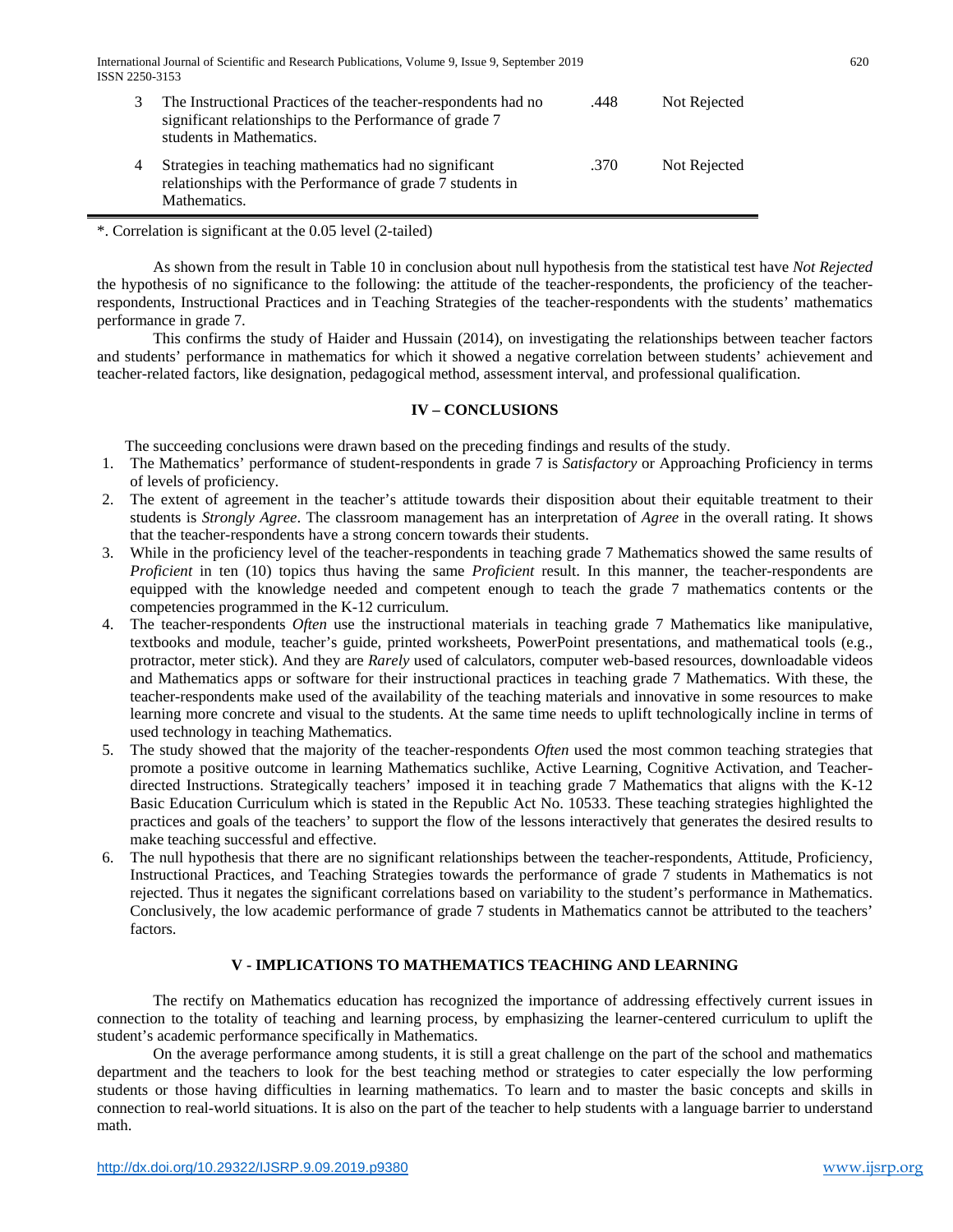In some uncertainty factors that exist in the environment, there is also a significant factor in raising the achievement of the students that reflect his performance. Indeed, from Educational Research Centre in St. Patrick's College, Dublin, cited OECD (2016), Burge and Sizmur (2015), Perkins and Shiel (2016), relate to the following strategies that have been identified in engaging the low achievement in mathematics.

- 1. Implement a policy of early diagnosis and intervention for low achieving students.
- 2. Addressing the lower achievement in mathematics and provide a plan accordingly.
- 3. Setting high expectations for all students by relating the topics to the student's life.
- 4. Rising the students' cognitive engagement in mathematics and
- 5. provide opportunities for low achievement students to solve more complex problems.
- 6. Ensuring the learning environment is conducive to learn math.
- 7. Ensuring the opportunity of the students' to discuss with their peers and reflects on their learning progress.
- 8. Provide extra support to help students who needed it most.
- 9. Provide appropriate feedback to raise the confidence and mathematical self-concept of low achieving students.
- 10. Ensuring the students have an opportunity to use ICT's in mathematics classes to support students learning achievement not only the necessary procedures but also into a higher-level process of skills and exploration of mathematical ideas, and development across a range of areas.
- 11. Maintain a balance and suitable interplay between traditional approaches and technology-based of instructions and activities in mathematics teaching and learning.

Hamzeh (2014) suggests training on mathematics teachers in the teaching strategies and teaching materials in the classroom that meet the criteria expected to have a better impact than traditional learning. Likewise, an optimistic or pessimistic attitude in mathematics is essential to educators as they would affect the level of instruction that will extend to their students. Guler (2014) also reiterates the need to focus on developing tools for assessing teachers' knowledge in teaching algebra.

# ACKNOWLEDGMENT

Foremost, the author wants to offer this endeavor to our GOD Almighty for the wisdom, strength and enlightenment, peace of mind and good health in order to fulfill this research work.

Heartfelt gratitude is rightly expressed to his professors of the Graduate School of University of Perpetual Help System-DALTA for their support through their constructive criticism and a better point of view and also acknowledging the DepEd of Las Piñas for giving the permission to be the respondents of the study.

To his family, friends, and colleagues whose love and support became the source of his inspiration, strength, and perseverance.

# **REFERENCES**

- [2] Alcantara, E. C., and Bacsa, JM. P., (2017). Critical thinking and problem-solving skills in mathematics of grade 7 public secondary students. *Asia Pacific Journal of Multidisciplinary Research, 5*(4), 21-27. P-ISSN 2350- 7756, E-ISSN 2350-8442. Retrieved September 8, 2018 from [http://www.apjmr.com/wp-content/uploads/2017/12/APJMR-2017.5.4.2.03.pdf.](http://www.apjmr.com/wp-content/uploads/2017/12/APJMR-2017.5.4.2.03.pdf) and www.apjmr.com.
- [3] Amineh, R.J., and Asl, H.D., (2015). Review of constructivism and social constructivism. Journal of Social Sciences, Literature and Languages, 1(1), pp. 9 – 16. Jssll.blue-ap.org. Retrieved January 15, 2019 fro[m https://pdfs.semanticscholar.org/3890/3f4a7255496f75124d639e14e9b810c17370.pdf](https://pdfs.semanticscholar.org/3890/3f4a7255496f75124d639e14e9b810c17370.pdf)
- [4] Andaya, O.J.F., (2014). Factors that affect mathematics achievement of Students of Philippine Normal University-Isabela Campus. *Research World-Journal of Arts, Sciences and Commerce, Vol: V*, (4), 83, E-ISSN2229-4686, ISSN2231-4172. www.researchworld.com. Retrieved November 18, 2018 from [https://docplayer.net/23802887-Factors-that-affect-mathematics-achievements-of-students-of-philippine-normal-university](https://docplayer.net/23802887-Factors-that-affect-mathematics-achievements-of-students-of-philippine-normal-university-isabela-campus.html)[isabela-campus.html.](https://docplayer.net/23802887-Factors-that-affect-mathematics-achievements-of-students-of-philippine-normal-university-isabela-campus.html)
- [5] Aunzo, R.T. Jr., (2017). Classroom-based integration of text-messaging in mathematics teaching-learning process. Journal of Computers in Mathematics and Science Teaching, V 36 (4), p. 317-337,EJ11646509, ISSN-0731-9258. Retrieved December 28, 2018 from <https://eric.ed.gov/?id=EJ1164509>
- [6] Bada, S.O. (2015). Constructivism learning theory: A paradigm for teaching and learning. IOSR Journal of Research & Method in Education (IOSR-JRME), 5(6.1), pp. 66-70. e-ISSN: 2320-7388, p-ISSN: 2320-737X. [www.iosrjournals.org.](http://www.iosrjournals.org/) Retrieved January 16, 2019 from. DOI: 10.9790/7388-05616670 and<https://pdfs.semanticscholar.org/1c75/083a05630a663371136310a30060a2afe4b1.pdf>
- [7] Belbase, S., (2013). Images, anxieties, and attitudes toward mathematics. *International Journal of Education in Mathematics, Sciences and Technology,1(4),* ISSN-2147-611X, P230-237. ERIC No. ED547269. Retrieved July 28, 2018 fro[m https://eric.ed.gov/?id=ED547269.](https://eric.ed.gov/?id=ED547269)
- [8] Blazar, D., and Kraft, M. A., (2017). Teachers and teaching effects on students' attitudes and behaviors. *Educational Evaluation and Policy Analysis, SAGE Journal, 39(1),* p146-170, ISSN: 0162-3737, ISSN: 1935-1062. Retrieved August 18, 2018 from <https://doi.org/10.3102/0162373716670260> an[d http://journals.sagepub.com/doi/10.3102/0162373716670260.](http://journals.sagepub.com/doi/10.3102/0162373716670260)
- [9] Bonifacio, A.L., (2013). Developing information communication technology (ICT) curriculum standards for K-12 schools in the Philippines. Retrieved July 15, 2017 fro[m https://linc.mit.edu/linc2013/presentations/Session7Bonifacio.pdf](https://linc.mit.edu/linc2013/presentations/Session7Bonifacio.pdf) and [http://linc.mit.edu/linc2013/proceedings/Session7/Session7Bonifacio.pdf.](http://linc.mit.edu/linc2013/proceedings/Session7/Session7Bonifacio.pdf)
- [10] Caoile, J. B., (2012). Learning difficulties of students in intermediate algebra: basis for intervention. Master's Thesis, University of Southeastern Philippines. Davao City. Retrieved from [http://www.usep.edu.ph/ced/learning-difficulties-of-students-in-intermediate-algebra-basis-for-intervention](http://www.usep.edu.ph/ced/learning-difficulties-of-students-in-intermediate-algebra-basis-for-intervention-graduate-thesis/)[graduate-thesis/.](http://www.usep.edu.ph/ced/learning-difficulties-of-students-in-intermediate-algebra-basis-for-intervention-graduate-thesis/)
- [11] Cope, L., (2015). Math manipulative: Making the abstract tangible. *Delta Journal of Education, 5(1)*, ISSN 2160-9179. Retrieved November 1, 2017 fro[m http://www.deltastate.edu/PDFFiles/DJE/spring-2015/dje\\_spring\\_2015\\_cope-final.pdf](http://www.deltastate.edu/PDFFiles/DJE/spring-2015/dje_spring_2015_cope-final.pdf)

<sup>[1]</sup> Ahmad, M., (2015). Mathematics, *Malmo International School Mathematics*. Retrieved from: http://malmomath.blogspot.com/.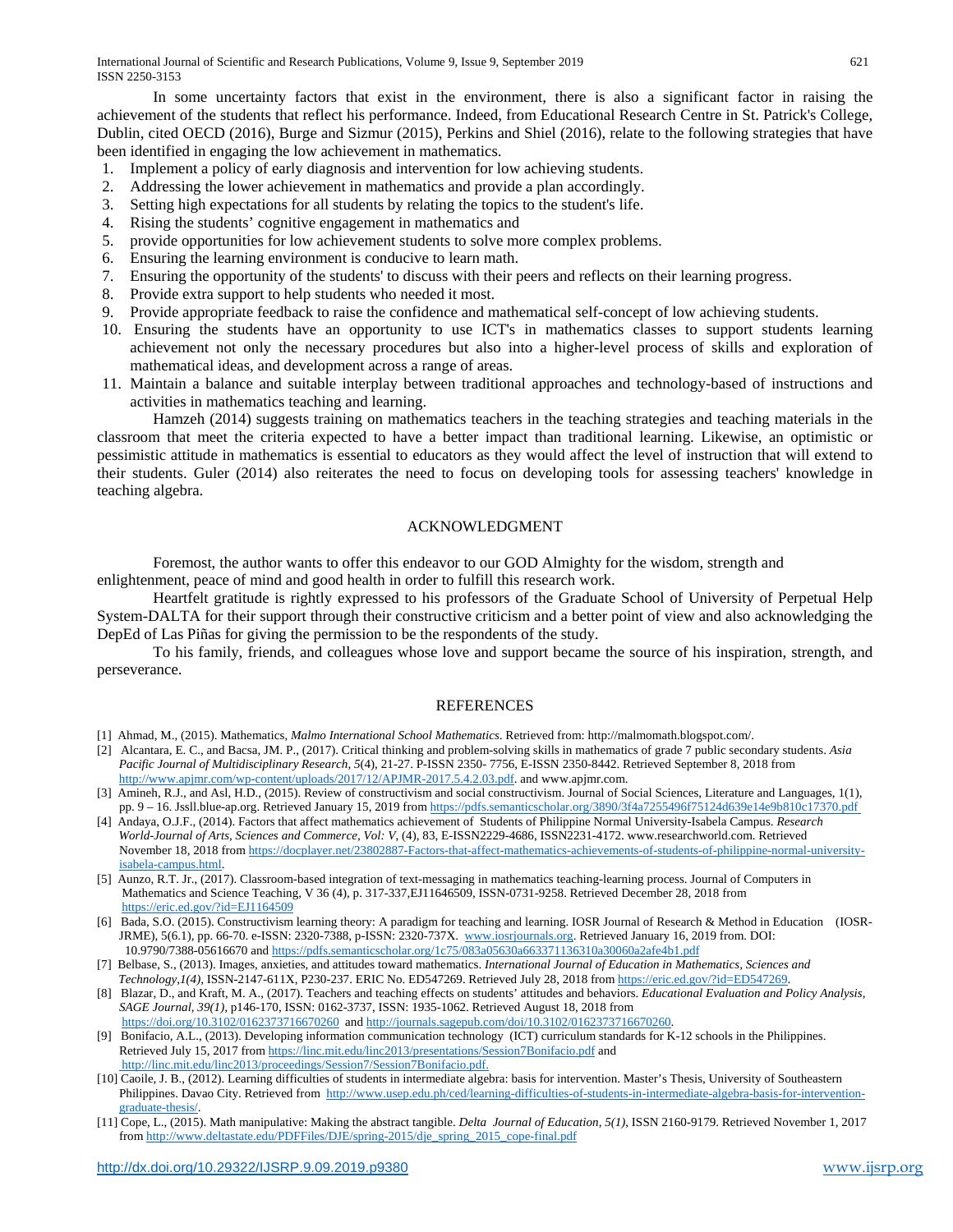International Journal of Scientific and Research Publications, Volume 9, Issue 9, September 2019 622 ISSN 2250-3153

- [12] Council, Ministers of Education, Canada, PCAP Main Administration (2010). Tools teachers survey. Retrieved October 9, 2018 from [https://www.cmec.ca/docs/pcap/pcap2010/English/4\\_Questionnaire\\_EN/pcap-teacher-questionnaire.pdf.](https://www.cmec.ca/docs/pcap/pcap2010/English/4_Questionnaire_EN/pcap-teacher-questionnaire.pdf)
- [13] Creswell, J.W., (2012). Correlational research design. Educational Research: planning, conducting and evaluating quantitative and qualitative research, 4<sup>th</sup> ed. ISBN-10: 0-136739-0, ISBN-13: 978-0-13-136739-5. [www.pearsonhighered.com.](http://www.pearsonhighered.com/) Retrieved January 18, 2019 from <http://basu.nahad.ir/uploads/creswell.pdf>
- [14] Dagar, V., and Yadav A., (2016). Constructivism: A paradigm for teaching and learning. *Arts Social Sciences Journal (7) 200*, ISSN: 2151-6200. doi:10.4172/2151-6200.1000200. Retrieved November 18, 2018 fro[m https://www.omicsonline.org/open-access/constructivism-a-paradigm-for](https://www.omicsonline.org/open-access/constructivism-a-paradigm-for-teaching-and-learning-2151-6200-1000200.php?aid=76237&view=mobile)[teaching-and-learning-2151-6200-1000200.php?aid=76237&view=mobile](https://www.omicsonline.org/open-access/constructivism-a-paradigm-for-teaching-and-learning-2151-6200-1000200.php?aid=76237&view=mobile)
- [15] David, L., (2015). Constructivism, *In Learning Theories*. Retrieved November 17, 2018 fro[m https://www.learning-theories.com/constructivism.html.](https://www.learning-theories.com/constructivism.html)
- [16] Dick, T.P., and Hollebrands, K.F., (2011). Focus in high school mathematics: Technology to support reasoning and sense making. *National Council of Teachers of Mathematics. Reston, VA*. [https://trove.nla.gov.au/version/171067145.](https://trove.nla.gov.au/version/171067145) Retrieved December 2, 2018 from National Council of Teachers of Mathematics, NCTM (2015). [https://www.nctm.org/uploadedFiles/Standards\\_and\\_Positions/Position\\_Statements/Strategic%20Use%20of%20Technology%20July%202015.pdf.](https://www.nctm.org/uploadedFiles/Standards_and_Positions/Position_Statements/Strategic%20Use%20of%20Technology%20July%202015.pdf)
- [17] Durmus, S., and Karakirik, E., (2018). Virtual manipulative in mathematics education: A theoretical framework. Research Gate, Retrieved fro[mhttps://www.researchgate.net/publication/255644941\\_VIRTUAL\\_MANIPULATIVES\\_IN\\_MATHEMATICS\\_EDUCATION\\_A\\_THEORETICA](https://www.researchgate.net/publication/255644941_VIRTUAL_MANIPULATIVES_IN_MATHEMATICS_EDUCATION_A_THEORETICAL_FRAMEWORK) [L\\_FRAMEWORK.](https://www.researchgate.net/publication/255644941_VIRTUAL_MANIPULATIVES_IN_MATHEMATICS_EDUCATION_A_THEORETICAL_FRAMEWORK)
- [18] Fatima, R., (n.d). The role of mathematics in the development of society. Retrieved August 26, 2018 from [http://www.ncert.nic.in/pdf\\_files/Final-](http://www.ncert.nic.in/pdf_files/Final-Article-Role%20of%20Mathematics%20in%20the%20Development%20ofSociety-NCER-.pdf)[Article-Role%20of%20Mathematics%20in%20the%20Development%20ofSociety-NCER-.pdf](http://www.ncert.nic.in/pdf_files/Final-Article-Role%20of%20Mathematics%20in%20the%20Development%20ofSociety-NCER-.pdf)
- [19] Ganal, N.N., and Guiab M.R., (2014). Problems and difficulties encountered by students towards mastering learning competencies in mathematics. *International Refereed Research Journal, Vol. V, (4),* Researchers World Journal of Arts and Commerce. E-ISSN2229-4686, ISSN2231-4172. [www.researchersworld.com.](http://www.researchersworld.com/) Retrieved November 11, 2018 from [https://www.academia.edu/16269152/PROBLEMS\\_AND\\_DIFFICULTIES\\_ENCOUNTERED\\_BY\\_STUDENTS\\_TOWARDS\\_MASTERING\\_LEA](https://www.academia.edu/16269152/PROBLEMS_AND_DIFFICULTIES_ENCOUNTERED_BY_STUDENTS_TOWARDS_MASTERING_LEARNING_COMPETENCIES_IN_MATHEMATICS) [RNING\\_COMPETENCIES\\_IN\\_MATHEMATICS](https://www.academia.edu/16269152/PROBLEMS_AND_DIFFICULTIES_ENCOUNTERED_BY_STUDENTS_TOWARDS_MASTERING_LEARNING_COMPETENCIES_IN_MATHEMATICS)
- [20] Gumal, A.A., (2016). Factors affecting the teaching of public high school mathematics teachers in the province of Lanao del sur and Maguindanao. *International Journal of Learning, Teaching and Education Research, Vol. 5(4)*, p-ISSN: 1694-2493, e-ISSN: 1694-2116. Retrieved November 3, 2018 fro[m https://www.ijlter.org/index.php/ijlter/article/view/669.](https://www.ijlter.org/index.php/ijlter/article/view/669)
- [21] Haider, S. Z., and Hussain, A., (2014). Relationship between teacher factors and student achievement: A correlational study of secondary schools. *David Publishing, US-China Education Review A,4(7),* (465-480), ISSN 2161-623X. Retrieved October 23, 2018 from [https://www.researchgate.net/publication/272073354\\_Relationship\\_Between\\_Teacher\\_Factors\\_and\\_Student\\_Achievement\\_A\\_Correlational\\_Study\\_of](https://www.researchgate.net/publication/272073354_Relationship_Between_Teacher_Factors_and_Student_Achievement_A_Correlational_Study_of_Secondary_Schools) Secondary\_Schools
- [22] Hamzeh, M. A. H., (2014). Teaching strategies used by mathematics teachers in The Jordan Public Schools and their relationship with some variables. *American Journal of Educational Research 2(6),* 331-340. Retrieved from DOI:10.12691/education-2-6-1, [http://pubs.sciepub.com/education/2/6/1/index.html#.](http://pubs.sciepub.com/education/2/6/1/index.html)
- [23] Hoge, D.M., (2016). The relationship between teachers' instructional practices, professional development and student's achievement. University of Nebraska. Retrieved January 28, 2019 fro[m https://www.ncsa.org/sites/default/files/media/dissertations/Hoge\\_Denise.pdf](https://www.ncsa.org/sites/default/files/media/dissertations/Hoge_Denise.pdf)
- [24] Idowu, O. O., (2016). An Investigation of Mathematics performance of high school students in Lagos state, Nigeria: External Factors. Urban Education Research and Policy Annuals. Retrieved March 28, 2019 from https://journals.uncc.edu/urbaned/article/view/431/526
- [25] International Mathematics Olympiad, (2018). IMO2018 PH contestant announced. Retrieved from http://pmo.ph/news/imo-2018-contestants/ and <http://pmo.ph/news/imo-2018-contestants/>
- [26] Ismail, SFZH., Shahril, M., and Mundia, L., (2015). Factors contributing to Effective mathematics teaching in secondary schools in Brunei Darussalam. *Elsevier Ltd., Procedia-Social and Behavioral Sciences Vol. (186)* 474-481. Retrieved June 17, 2018 from <https://doi.org/10.1016/j.sbspro.2015.04.169> and https://www.sciencedirect.com/science/article/pii/S1877042815024295
- [27] Jacobs, G.J., and Spangenberg, E.D., (2014). Mathematics teachers' attitudes towards the subject: The influence of gender, age and teaching experience. DOI: 10.13140/2.1.4654.5922. Retrieved December 16, 2018 from
- <http://uir.unisa.ac.za/bitstream/handle/10500/22912/Gerrie%20J%20Jacobs%2C%20Erica%20Spangenberg.pdf?sequence=1&isAllowed=y> [28] Juadinez, A. S., (2016). "Teachers' practices on skills and processes of K12 Mathematics as perceived by grade 9 students", *4th International Conference on Education for Sustainable Development (4th ICEDev),Collaboration and Linkages: Keys for Global Educational Integration". Association of Science and Mathematics Coaches of the Philippines(ASMaC),* SEAMEO RECSAM, Penang Malaysia.
- [29] King, Holly M., (2017). Teacher affective attitudes inventory: Development and validation of a teacher self-assessment instrument. Antioch University Repository and Archive. Dissertations & Theses. 352. Retrieved January 18, 2019 fro[m http://aura.antioch.edu/etds/352](http://aura.antioch.edu/etds/352) or <https://aura.antioch.edu/etds/352/>
- [30] Koshal, R. K., Koshal, M., & Gupta, A. K. (2013). Students' mathematics academic performance: An interaction of inputs from the students, schools, and voters, *Perspectives on Global Development and Technology*, *12*(5-6), 680-698. doi[: https://doi.org/10.1163/15691497-12341282](https://doi.org/10.1163/15691497-12341282)
- [31] Lancaster, P., (2016). Mathematics and society. *The Canadian Encyclopedia.* Retrieved from<https://www.thecanadianencyclopedia.ca/en> and <https://www.thecanadianencyclopedia.ca/en/article/Mathematics-and-society>
- [32] Le Donne, N., Fraser, P. and Bousquet, G. (2016). Teaching strategies for instructional quality: Insights from the TALIS-PISA link data, OECD Education Working Papers, No. 148, OECD Publishing, Paris. Retrieved February 18, 2019 from[: http://dx.doi.org/10.1787/5jln1hlsr0lr-en](http://dx.doi.org/10.1787/5jln1hlsr0lr-en) and [http://www.oecd.org/education/school/TALIS-PISA-LINK-teaching\\_strategies\\_brochure.pdf](http://www.oecd.org/education/school/TALIS-PISA-LINK-teaching_strategies_brochure.pdf) also [https://www.oecd](https://www.oecd-ilibrary.org/docserver/5jln1hlsr0lr-en.pdf?expires=1551878040&id=id&accname=guest&checksum=504CF8FE51ED8B4BFCB67F3B023BF55E)[ilibrary.org/docserver/5jln1hlsr0lr-en.pdf?expires=1551878040&id=id&accname=guest&checksum=504CF8FE51ED8B4BFCB67F3B023BF55E](https://www.oecd-ilibrary.org/docserver/5jln1hlsr0lr-en.pdf?expires=1551878040&id=id&accname=guest&checksum=504CF8FE51ED8B4BFCB67F3B023BF55E)
- [33] Leinwand, S., Brahier, D.J., Huinker, D.A., Berry III, R.Q., Dillon, F.L., Larson, M.R., … Smith, M.S., (2014). Effective mathematics teaching practices, Principles to actions: Ensuring mathematical success for all. National Council of Teachers of Mathematics (NCTM). Retrieved October 16, 2018 fro[m www.nctm.org/principlestoactions](http://www.nctm.org/principlestoactions)
- [34] Lester, F. K. Jr., (2013) "Thoughts about research on mathematical problem-solving instruction," The Mathematics Enthusiast: Vol. 10 : No. 1 , Article 12. Retrieved December 29, 2018 fro[m https://scholarworks.umt.edu/cgi/viewcontent.cgi?article=1267&context=tme](https://scholarworks.umt.edu/cgi/viewcontent.cgi?article=1267&context=tme) and <https://scholarworks.umt.edu/tme/vol10/iss1/12>
- [35] Loeb, S., Dynarski, S., McFarland, D., Morris, P., Reardon, S., and Reber, S. (2017). Descriptive analysis in education: A guide for researchers. (NCEE 2017-4023). Washington, DC: U.S. Department of Education, Institute of Education Sciences, National Center for Education Evaluation and Regional Assistance[. http://ies.ed.gov/ncee/.](http://ies.ed.gov/ncee/) Retrieved January 18, 2019 fro[m https://files.eric.ed.gov/fulltext/ED573325.pdf](https://files.eric.ed.gov/fulltext/ED573325.pdf)
- [36] Loren, M. S., (2012). [MATH]A Meta Analysis of experimental research studies on mathematics teaching. *IAMURE International Journal of Mathematics, Engineering and Technology, 3(1).* ISSN 2244-1603. Retrieved fro[m https://ejournals.ph/article.php?id=2778](https://ejournals.ph/article.php?id=2778)
- [37] Magayon, V. C., and Tan, E. B., (2016). Learning mathematics and differentiated instruction in the Philippines: A phylogeographical study on strategies and successes of grade 7 students. *International Journal of Educational Studies in Mathematics, Graduate School UST-Manila, Philippines, 3*(3), 1-14, ISSN:2148-5984[. www.ijesim.com,](http://www.ijesim.com/) Retrieved October 10, 2018 from [http://www.ijesim.com/upload/dosya/normal1\\_158456d65bc02e.pdf](http://www.ijesim.com/upload/dosya/normal1_158456d65bc02e.pdf)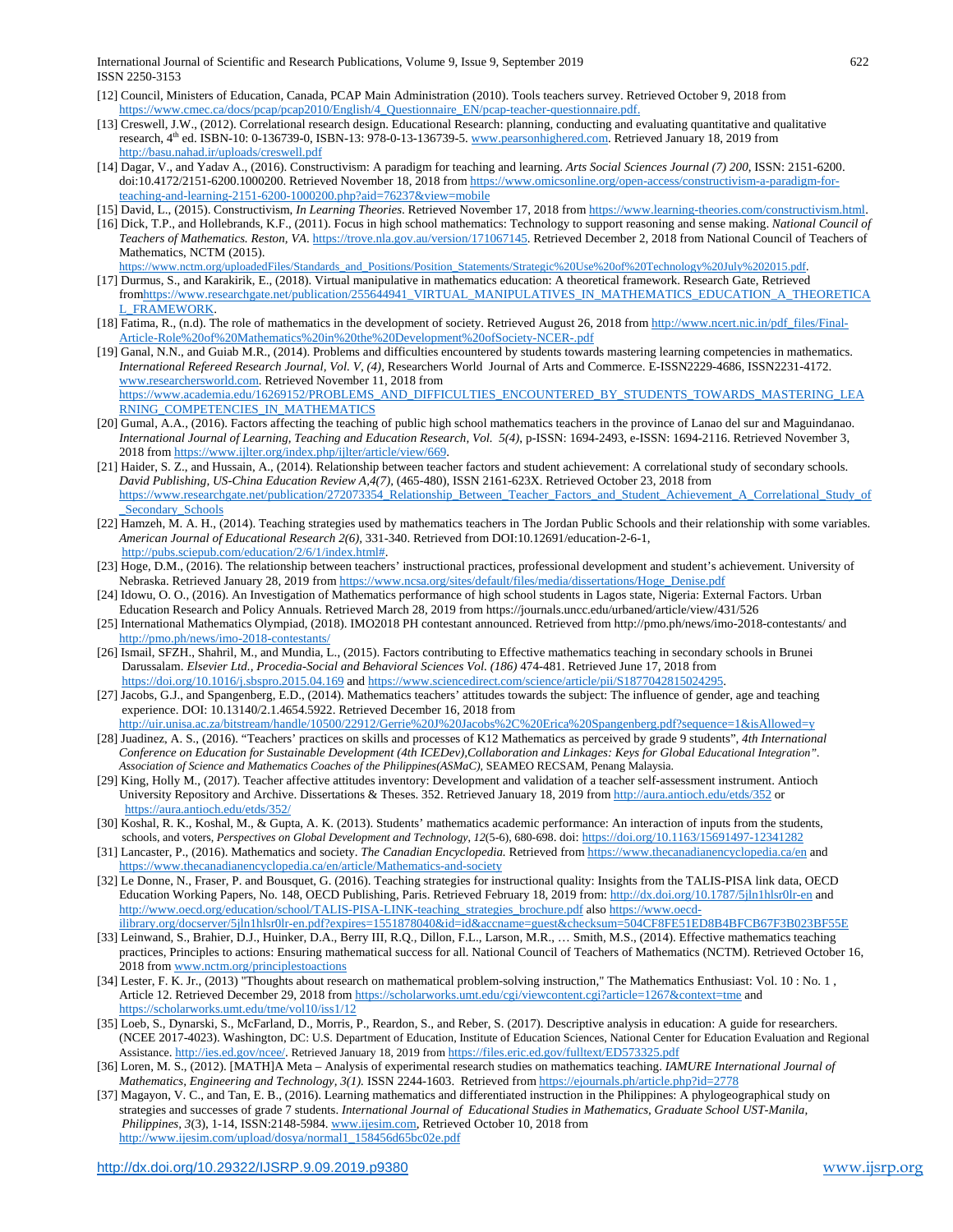International Journal of Scientific and Research Publications, Volume 9, Issue 9, September 2019 623 ISSN 2250-3153

- [38] Mateo, A., (2011). Teachers' strategies and social support: Their influence on achievement, attitudes and social behavior of students. Master's Thesis. Cavite: Adventist University.
- [39] Mercado Jr., R. B., (2017). Classroom technology mediation among Schools in Bulacan: Basis for the in-service training of teachers. *International Journal of Emerging Multidisciplinary Research, Vol. 1 (1),* ISSN: 2546-1583. Retrieved December 3, 2018 fro[m http://ijemr.ascons.org/digital](http://ijemr.ascons.org/digital-library/2)[library/2](http://ijemr.ascons.org/digital-library/2) an[d https://doi.org/10.22662/IJEMR.2017.1.1.005](https://doi.org/10.22662/IJEMR.2017.1.1.005)
- [40] Miheso-O'Connor, K. M., (2011). Proficiency in pedagogical content knowledge in mathematics: secondary school mathematics teachers' interpretations of students' problem-solving strategies in Kenya. Kenyatta University Institutional Repository. Retrieved from <https://ir-library.ku.ac.ke/handle/123456789/540>
- [41] Miheso-O'Connor K. M., and Berger, M., (2016). Status of teachers proficiency in mathematical knowledge for teaching at secondary school level in Kenya. *International Journal of Science and Mathematics Education,14(2)*: 419-435., ISSN1573-1774[. https://doi.org/10.1007/s10763-015-9630-9,](https://doi.org/10.1007/s10763-015-9630-9)  Retrieved fro[m https://link.springer.com/article/10.1007/s10763-015-9630-9.](https://link.springer.com/article/10.1007/s10763-015-9630-9)
- [42] Moursund, D., (n.d). Constructivism, Situated learning, and other learning theories, Retrieved from [https://darkwing.uoregon.edu/~moursund/Math/learning-theories.htm](https://darkwing.uoregon.edu/%7Emoursund/Math/learning-theories.htm)
- [43] Mouza, C., (2018). Editorial: The role of teachers in teaching and learning with technology. *Contemporary Issues in Technology and Teacher Education, CITE Journal, 18*(3), 491-493, ISSN 1528-5804. Retrieved from <https://www.citejournal.org/publication/volume-18/issue-3-18/> and <https://citejournal.s3.amazonaws.com/wp-content/uploads/v18i3editorial1.pdf>
- [44] Nassaji, Hossein. (2015). Qualitative and descriptive research: Data type versus data analysis. Language Teaching Research. 19(2). 129-132. DOI: 10.1177/1362168815572747. ltr.sagepub.com. Retrieved January 18, 2019 from
- [https://www.researchgate.net/publication/276397426\\_Qualitative\\_and\\_descriptive\\_research\\_Data\\_type\\_versus\\_data\\_analysis/download](https://www.researchgate.net/publication/276397426_Qualitative_and_descriptive_research_Data_type_versus_data_analysis/download) [45] National Council of Teachers of Mathematics (NCTM) (2015). Strategic use of technology in teaching and learning mathematics: A position of the national council of teachers of mathematics. Retrieved fro[m https://www.nctm.org/Standards-and-Positions/Position-Statements/Strategic-Use-of-](https://www.nctm.org/Standards-and-Positions/Position-Statements/Strategic-Use-of-Technology-in-Teaching-and-Learning-Mathematics/)[Technology-in-Teaching-and-Learning-Mathematics/](https://www.nctm.org/Standards-and-Positions/Position-Statements/Strategic-Use-of-Technology-in-Teaching-and-Learning-Mathematics/) and [https://www.nctm.org/uploadedFiles/Standards\\_and\\_Positions/Position\\_Statements/Strategic%20Use%20of%20Technology%20July%202015.pdf](https://www.nctm.org/uploadedFiles/Standards_and_Positions/Position_Statements/Strategic%20Use%20of%20Technology%20July%202015.pdf)
- [46] Organisation for Economic Co-operation and Development (OECD, 2016) Insights from the TALIS-PISA Link Data: Teaching Strategies for Instructional Quality. website:www.oecd.org/talisor contact us at:talis@oecd.org Retrieved from [http://www.oecd.org/education/school/TALIS-PISA-](http://www.oecd.org/education/school/TALIS-PISA-LINK-teaching_strategies_brochure.pdf)[LINK-teaching\\_strategies\\_brochure.pdf](http://www.oecd.org/education/school/TALIS-PISA-LINK-teaching_strategies_brochure.pdf)
- [47] Official Gazette, (2013). Implementing rules and regulations of the enhance basic education Act of 2013, Republic Act No. 10533, (2013). S. No. 3286, H. No. 6643. Retrieved from<http://www.officialgazette.gov.ph/2013/05/15/> republic-act-no-10533/[, http://www.officialgazette.gov.ph/k-](http://www.officialgazette.gov.ph/k-12/#section-7)[12/#section-7.](http://www.officialgazette.gov.ph/k-12/#section-7)
- [48] Pantolla, JM. G., (2017). Comparing the effectiveness of three strategies in teaching selected topics in mathematics on the students' achievement in and attitude toward mathematics. *Journal of International Scholars' Conference (e-Journal), 1(2)*. Retrieved November 3, 2018 from <http://jurnal.unai.edu/index.php/JISC/article/view/281> an[d http://onesearch.id/Record/IOS1624.article-281?widget=1&repository\\_id=1624#details](http://onesearch.id/Record/IOS1624.article-281?widget=1&repository_id=1624#details)
- [49] Patena, A. D.,and Dinglasan, B.L. H., (2013). Students' performance on mathematics department examination: Basis for math intervention program. *Asian Academic Research Journal of Sciences and Humanities, 1(4),* ISSN: 2278-859X[.www.asianacademicresearch.org,](http://www.asianacademicresearch.org/) Retrieved from: [http://research.lpubatangas.edu.ph/wp-content/uploads/2014/04/AARJSH-STUDENTS%E2%80%99-PERFORMANCE-ON-MATHEMATICS-](http://research.lpubatangas.edu.ph/wp-content/uploads/2014/04/AARJSH-STUDENTS%E2%80%99-PERFORMANCE-ON-MATHEMATICS-DEPARTMENTAL-EXAM.pdf)[DEPARTMENTAL-EXAM.pdf](http://research.lpubatangas.edu.ph/wp-content/uploads/2014/04/AARJSH-STUDENTS%E2%80%99-PERFORMANCE-ON-MATHEMATICS-DEPARTMENTAL-EXAM.pdf)
- [50] Perkins, R. and Shiel, G., (2016). PISA in classroom: Implications for the teaching and learning of mathematics in Ireland. Dublin: Education Research Centre[. http://www.erc.ie.](http://www.erc.ie/) Retrieved April 6, 2019 fro[m http://www.erc.ie/wp-content/uploads/2016/10/PISA-in-ClassroomsWeb.pdf](http://www.erc.ie/wp-content/uploads/2016/10/PISA-in-ClassroomsWeb.pdf)
- [51] Ransome, M., El Sharief Mohamed, M., and Puran, B., (2016). Student teachers' beliefs, feelings and attitudes toward mathematics learning and teaching at the University of Trinidad and Tobago. World Journal of Education, 6(4). DOI: 10.5430/wje.v6n4p38. and URL: [http://dx.doi.org/10.5430/wje.v6n4p38.](http://dx.doi.org/10.5430/wje.v6n4p38) Retrieved December 28, 2018 from [https://www.researchgate.net/publication/306922217\\_Student\\_Teachers'\\_Beliefs\\_Feelings\\_and\\_Attitudes\\_toward\\_Mathematics\\_Learning\\_and\\_Teach](https://www.researchgate.net/publication/306922217_Student_Teachers) [ing\\_at\\_the\\_University\\_of\\_Trinidad\\_and\\_Tobago](https://www.researchgate.net/publication/306922217_Student_Teachers)
- [52] Regoniel, P. A. (2014). Data, Analysis, What is a statistically significant relationship between two variables. Retrieved March 8, 2019 from <https://simplyeducate.me/2014/05/29/what-is-a-statistically-significant-relationship-between-two-variables/>
- [53] SEI-DOST & MATHTED, (2011). Manila: SEI-DOST & MATHTED, (2011). Framework for Philippine mathematics teacher education (2011). ISBN 978-971-8600-47-4. pp. 53 Retrieved fro[m http://www.sei.dost.gov.ph/images/downloads/publ/sei\\_mathteach.pdf](http://www.sei.dost.gov.ph/images/downloads/publ/sei_mathteach.pdf)
- [54] Singapore International Math Olympiad Challenge (SIMOC) (2018). Retrieved fro[m http://simoc.sg/results/,](http://simoc.sg/results/) [http://simoc.sg/.](http://simoc.sg/)
- [55] Sogillo, RR. O., Guimba, W. D., and Alico, J. C., (2016). Assessment of mathematics teachers in a public and a private school: Implications to the quality of teaching secondary mathematics. *Advances in Sciences and Humanities, 2(2)*, pp. 7-16. Retrieved from doi: 10.11648/j.ash.20160202.11. <http://article.sciencepublishinggroup.com/html/10.11648.j.ash.20160202.11.html>
- [56] SPSS for Intermediate Statistics, Use and Interpretation, 2nd Edition. Retrieved February 18, 2019 from [http://www.fao.org/tempref/AG/Reserved/PPLPF/ftpOUT/Gianluca/stats/SPSS%20for%20Intermediate%20Statistics%20Use%20and%20Interpretatio](http://www.fao.org/tempref/AG/Reserved/PPLPF/ftpOUT/Gianluca/stats/SPSS%20for%20Intermediate%20Statistics%20Use%20and%20Interpretation%20(2nd%20Ed)%20(2005)%20(ISBN%200-8058-4790-1).pdf) [n%20\(2nd%20Ed\)%20\(2005\)%20\(ISBN%200-8058-4790-1\).pdf](http://www.fao.org/tempref/AG/Reserved/PPLPF/ftpOUT/Gianluca/stats/SPSS%20for%20Intermediate%20Statistics%20Use%20and%20Interpretation%20(2nd%20Ed)%20(2005)%20(ISBN%200-8058-4790-1).pdf)
- [57] Suratno, J., (2016). The development of student's worksheet using GeoGebra assisted problem-based learning and its effect on ability of mathematical discovery of junior high students. *Proceeding of 3rd International Conference on Research, Implementation and Education of Mathematics and Science, ME57*, ISBN 978-602-74529-0-9, Department of Mathematics and Science Education, University of Khairun, YOGYAKARTA, Email[: joko\\_unkhair@yahoo.co.id.](mailto:joko_unkhair@yahoo.co.id) Retrieved from <http://seminar.uny.ac.id/icriems/sites/seminar.uny.ac.id.icriems/files/prosiding/ME-57.pdf>
- [58] Tabuk, M., (2018). Prospective primary school teachers' attitudes towards teaching mathematics*. Journal of Education and Learning, Vol. 7 (4).* ISSN 1927-5250, E-ISSN 1927-5269. Retrieved December 7, 2018 from doi:10.5539/jel.v7n4p225 and [https://doi.org/10.5539/jel.v7n4p225.](https://doi.org/10.5539/jel.v7n4p225)
- [59] Tan, CK., And Tan, CP., (2015). Effects of the handle's technology instructional approach on performances of students of different achievement levels. *Elsevier BV: Computer and Education, 82,* 306-314, ISSN: 0360-1315. DOI: 10.1016/j.compedu.2014.11.011. Retrieved from <https://doi.org/10.1016/j.compedu.2014.11.011> and <https://www.sciencedirect.com/science/article/pii/S0360131514002644?via%3Dihub>
- [60] The National Academies of Sciences Engineering Medicine, The National Academies Press (2018). Proficiency in teaching mathematics, pp. 380 Retrieved fro[m https://www.nap.edu/read/9822/chapter/12#379.](https://www.nap.edu/read/9822/chapter/12#379)
- [61] The Times of India, (2015). The importance of math in everyday life. Retrieved fro[m https://timesofindia.indiatimes.com/city/guwahati/The](https://timesofindia.indiatimes.com/city/guwahati/The-importance-of-maths-in-everyday-life/articleshowprint/48323205.cms)[importance-of-maths-in-everyday-life/articleshowprint/48323205.cms.](https://timesofindia.indiatimes.com/city/guwahati/The-importance-of-maths-in-everyday-life/articleshowprint/48323205.cms)
- [62] The University of Chicago School Mathematics Project (UCSMP). The Importance of the transition years, grade  $7 10$ , in school mathematics. Retrieved from <http://ucsmp.uchicago.edu/resources/conferences/2004-05-01/>
- [63] Trends in International Mathematics and Science Study (TIMSS). Institute of Education Sciences, National Center for Education Statistics. Retrieved from<https://nces.ed.gov/timss/countries.asp>